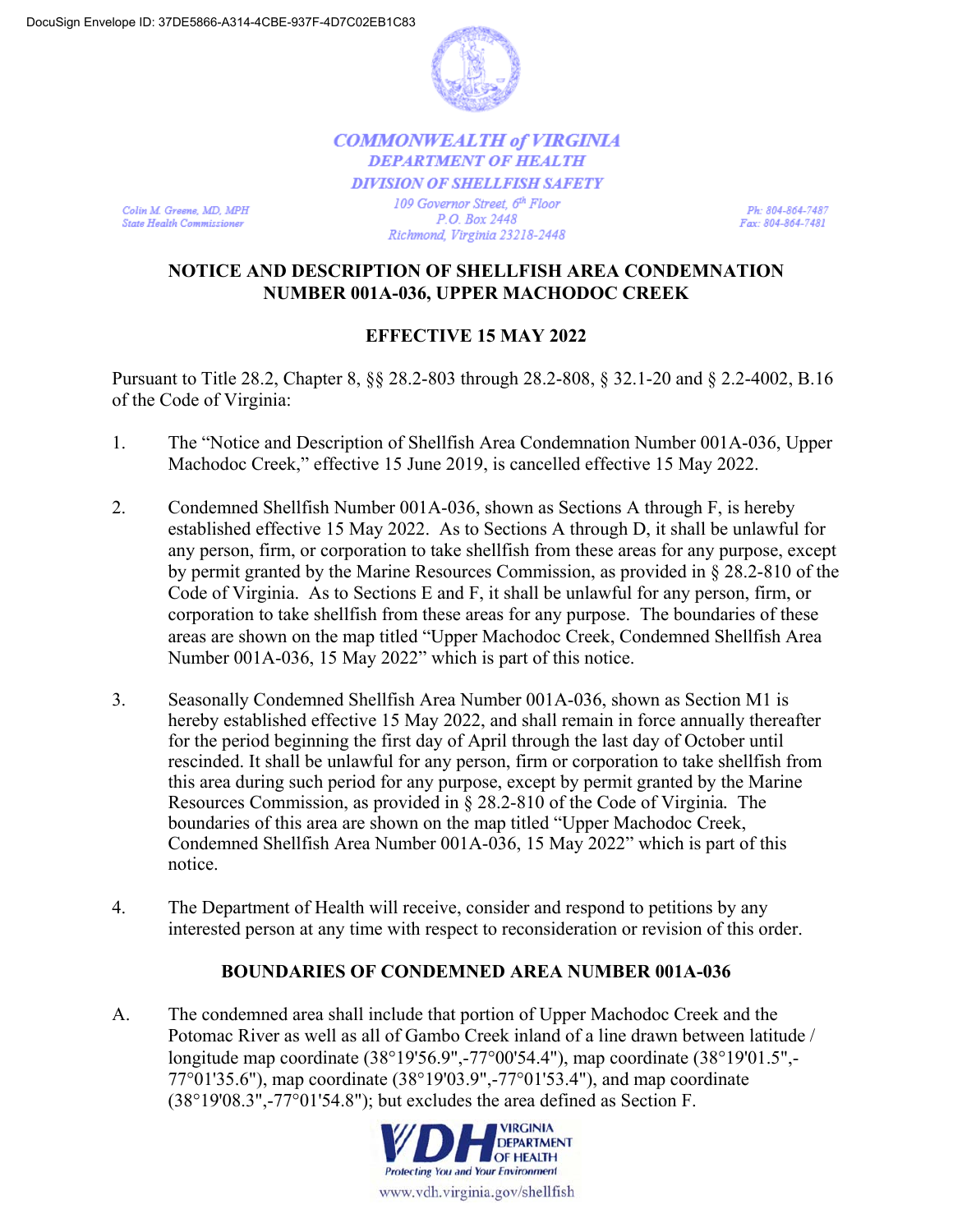- B. The condemned area shall include that portion of Upper Machodoc Creek inland of a line drawn between latitude / longitude map coordinate (38°19'08.3",-77°01'54.8"), map coordinate (38°19'03.9",-77°01'53.4"), and map coordinate (38°19'07.6",-77°02'20.7").
- C. The condemned area shall include that portion of Williams Creek and its tributaries upstream of a line drawn between latitude / longitude map coordinate (38°19'29.0", -77°03'18.9") and map coordinate (38°19'30.5",-77°03'09.6").
- D. The condemned area shall include that portion of Upper Machodoc Creek and its tributaries upstream of a line drawn between latitude / longitude map coordinate (38°18'55.0",-77°03'07.7"), map coordinate (38°19'13.2",-77°02'49.2"), and map coordinate (38°19'20.4",-77°02'49.4"); but excludes the areas defined as Sections C and E.
- E. The condemned area shall include that portion of Williams Creek and its tributaries upstream of a line drawn between latitude / longitude map coordinate (38°19'17.0",  $-77^{\circ}03'19.5"$ ) and map coordinate  $(38^{\circ}19'19.9", -77^{\circ}02'56.1")$ ; but excludes the area defined as Section C.
- F. The condemned area shall include that portion of the Potomac River inland and upstream of a line drawn between latitude / longitude map coordinate (38°19'18.6",-77°01'29.7"), map coordinate (38°19'03.9",-77°01'53.4"), and map coordinate (38°19'08.3",  $-77^{\circ}01'54.8"$ ).
- M1. The seasonally condemned area shall include that portion of Upper Machodoc Creek inland of a line drawn between latitude / longitude map coordinate (38°19'12.1",  $-77^{\circ}02'24.9'$ , map coordinate  $(38^{\circ}19'13.2'', -77^{\circ}02'49.2'')$ , and map coordinate (38°19'20.4",-77°02'49.4").

| Recommended by: | DocuSigned by:<br>Danielle Schools<br>-74BC6298173F4EC<br>Director, Division of Shellfish Safety              |                                   |
|-----------------|---------------------------------------------------------------------------------------------------------------|-----------------------------------|
| Ordered by:     | -Docusigned by:<br>Julie Henderson<br>$-342A6AFBF3FF47A$<br>Director, Office of Environmental Health Services | 5/6/2022   8:39:39 AM EDT<br>Date |